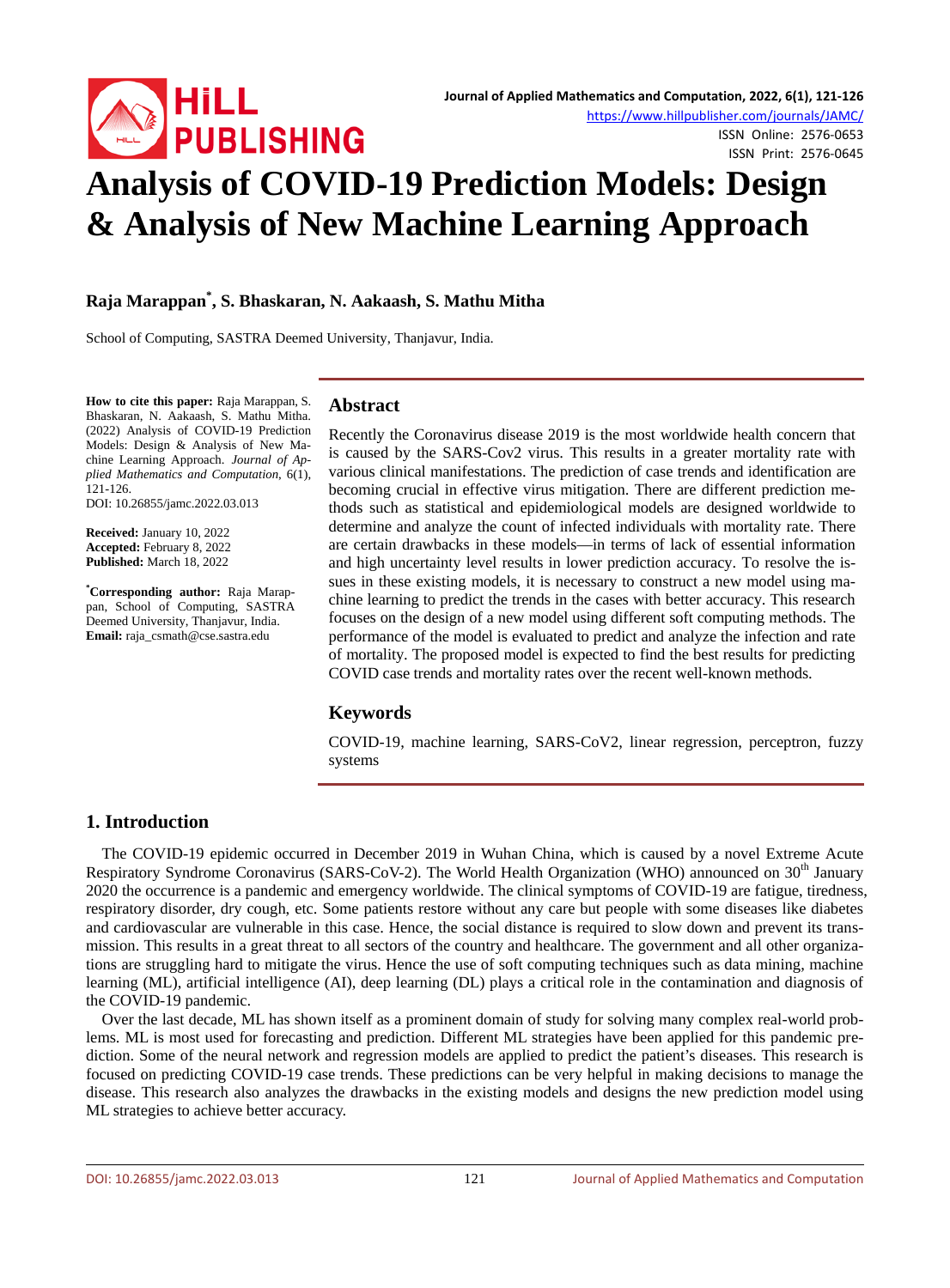# **2. Literature Survey of Recent COVID Prediction Methods**

ML algorithms are being applied for various prediction and forecasting tasks. A supervised ML model is proposed for predicting COVID-19 infection [1]. The proposed method applied decision tree, logistic regression, naïve Bayes, Support Vector Machine (SVM) for prediction. The correlation coefficient analyzes the relationship between two sets of data characteristics. The performance of the models is analyzed based on their sensitivity and accuracy. It has been analyzed that the decision tree approach yielded good accuracy compared to other methods concerning specificity and sensitivity.

Some of the artificial neural networks (ANN) models also proposed for this pandemic prediction with the least absolute shrinkage & selection, Hybrid Multilayered Perceptron-Imperialist Competitive Algorithm (MLP-ICA) [2]. These models are used to predict semi-complex and simple datasets. The MLP-CIA gives good accuracy only when there is no occurrence of an interrupt.

An alternative approach was proposed for COVID-19 prediction using the time series forecasting, logistic function, conjugate gradients (CG), Broyden-Fletcher-Goldfarb-Shanno (BFGS), Nelder-Mead, and limited memory bound-constrained BFGS (L-BFGS-B) [3]. This model has been trained on the COVID case data from Italy, Australia, UK. The prophet algorithm was used on time series forecasting which gave good accuracy and performance compared to logistic function.

Partial Least Square (SIMPLS) is developed to analyze and predict the mortality of the Covid-19 virus. It is a linear machine learning method [4]. The reduction of variables is being applied in removing the factors which are unnecessary from the dataset. The important values from the dataset are processed using the weighted sum of squares of the weights concerning SIMPLS analysis. The model was proposed to have a sensitivity of 80%, accuracy of 80% from the training data set, and accuracy of 87% from the validation set.

# **3. Analysis of Recent COVID Prediction Methods**

There are different ML and DL models that have been developed recently to predict the COVID trends [1-7]. The accuracy of these models depends on several characteristics. The primary characteristics are the scale of the model, inconsistent dataset, missing values, testing, and training dataset. The most popular ML models for COVID case trends are linear regression, decision tree, ANN, Naive Bayes, MLP-ICA [1-3, 6-7]. It has been analyzed that decision tree, ANN, MLP-ICA provided good accuracy for case trend prediction. The partial least squares method is commonly used for predicting mortality with an accuracy of 80% [4]. The principal component analysis is commonly applied to extract the features from several datasets.

# **4. Need for Higher Accuracy ML Models for COVID Prediction**

The high accuracy prediction model is required to predict the case trend and mortality rate for making informed decisions on controlling the coronavirus. Hence, it is required to implement different ML strategies, and then these models are to be integrated for the best accurate prediction. There is a need to primarily focus on feature extraction from the preprocessed dataset. This process is very important because this helps to discard less important features from the dataset. Each ML model must be trained with the dataset and this trained model will be evaluated based on performance metrics.

# **5. Design of New ML-based COVID-19 Prediction Model**

Since there is a need for an accurate prediction model, initially the dataset is collected from some benchmarks like CSSE at Johns Hopkins University repository. The design of the ML model is sketched in Figure 1. The new model will be designed using the fuzzy system, linear regression, and multi-layer perceptron approaches. The individual prediction algorithms will be trained with the same preprocessed data for better evaluation. The model involves these operations—data gathering, data clearing and analysis, data transformation. Feature extraction, model building, training different models, and performance metrics are evaluated and visualized. For better accuracy and performance of the ML model, more data samples will be included to improve the context of the data. The model will be evaluated using hyperparameter fine-tuning and cross-validation approaches. The performance of the model will be evaluated to predict and analyze the infection and rate of mortality.

# **6. Results & Analysis**

The proposed method is implemented using Python and the results are analyzed as follows:

#### **6.1 Country Wise Heat Map**

The countrywide heat map is shown in Figure 2 consists of all the countries and their number of confirmed cases, number of deaths, active cases, and mortality rate. The heat map is visualized in descending order of COVID cases. From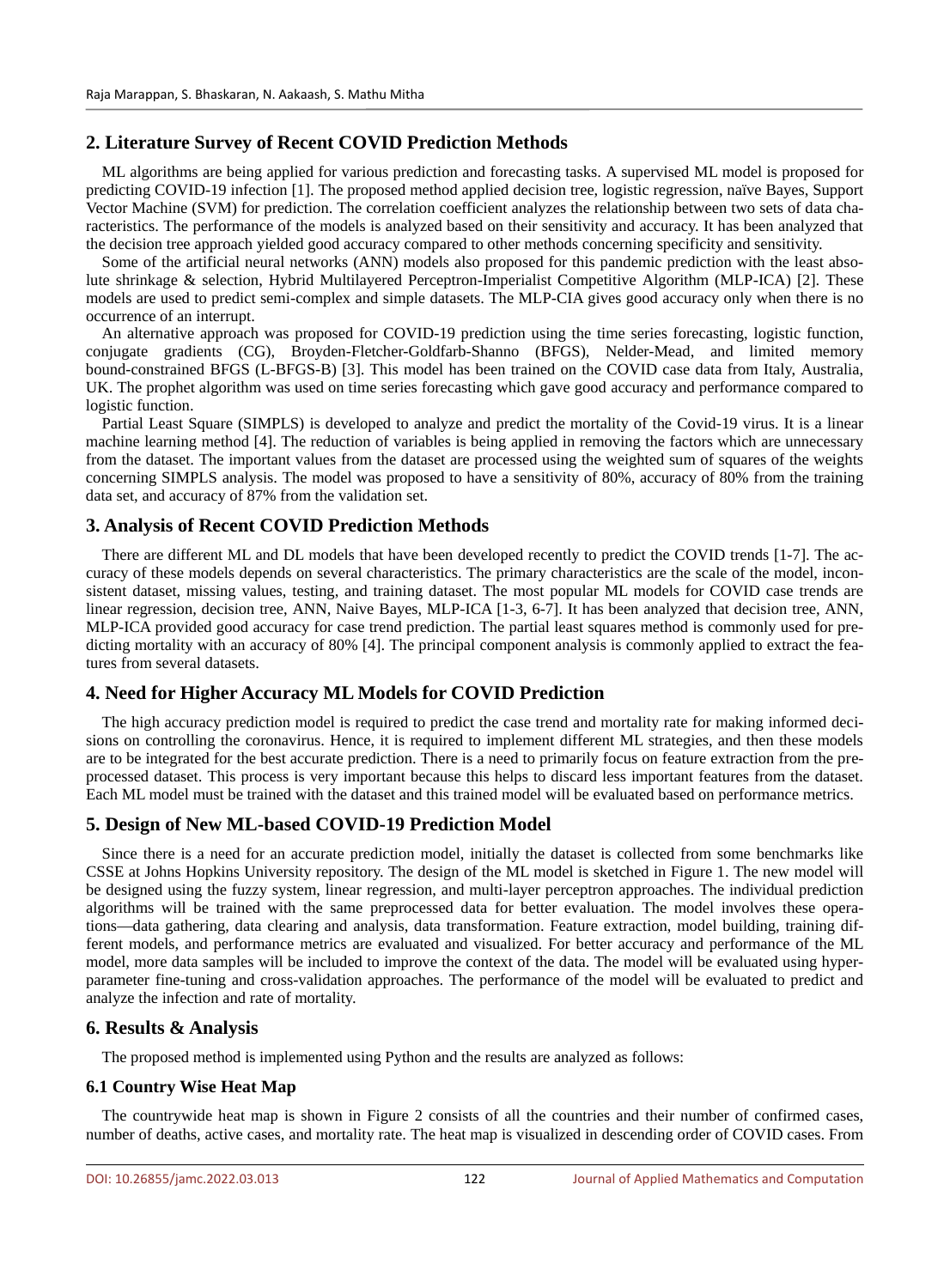

the heat map, we can understand the most affected country due to COVID is the US which is followed by India with 33,791,061 cases.

#### **Figure 1. New COVID-19 Prediction model using ML.**

|    | <b>Country Name</b>   | Number of Confirmed Cases Number of Deaths Number of Recoveries Number of Active Cases Mortality Rate |        |          |                 |          |
|----|-----------------------|-------------------------------------------------------------------------------------------------------|--------|----------|-----------------|----------|
| 0  | <b>US</b>             | 43656368                                                                                              | 701708 | 0.000000 | 42954660.000000 | 0.016073 |
|    | India                 | 33791061                                                                                              | 448573 | 0.000000 | 33342488.000000 | 0.013275 |
| 2  | <b>Brazil</b>         | 21445651                                                                                              | 597255 | 0.000000 | 20848396.000000 | 0.027850 |
| з  | <b>United Kingdom</b> | 7878571                                                                                               | 137171 | 0.000000 | 7741400.000000  | 0.017411 |
| 4  | Russia                | 7425057                                                                                               | 204424 | 0.000000 | 7220633.000000  | 0.027532 |
| 5. | Turkey                | 7182913                                                                                               | 64264  | 0.000000 | 7118649.000000  | 0.008947 |
| 6  | France                | 7111154                                                                                               | 117535 | 0.000000 | 6993619.000000  | 0.016528 |
| 7  | Iran                  | 5601565                                                                                               | 120663 | 0.000000 | 5480902.000000  | 0.021541 |
| 8  | Argentina             | 5258466                                                                                               | 115225 | 0.000000 | 5143241.000000  | 0.021912 |
| 9  | Spain                 | 4961128                                                                                               | 86463  | 0.000000 | 4874665.000000  | 0.017428 |
| 10 | Colombia              | 4959144                                                                                               | 126336 | 0.000000 | 4832808.000000  | 0.025475 |

#### **Figure 2. Country Heat Map.**

# **6.2 State Wise Heat Map**

The statewide heat map is shown in Figure 3 consists of the most affected states in the world. It also contains the total number of cases, deaths, active and mortality rate. The heat map is visualized in descending order of COVID cases. From the heat map, we can understand the most affected in England and follow up by Maharashtra with 6,553,961 cases.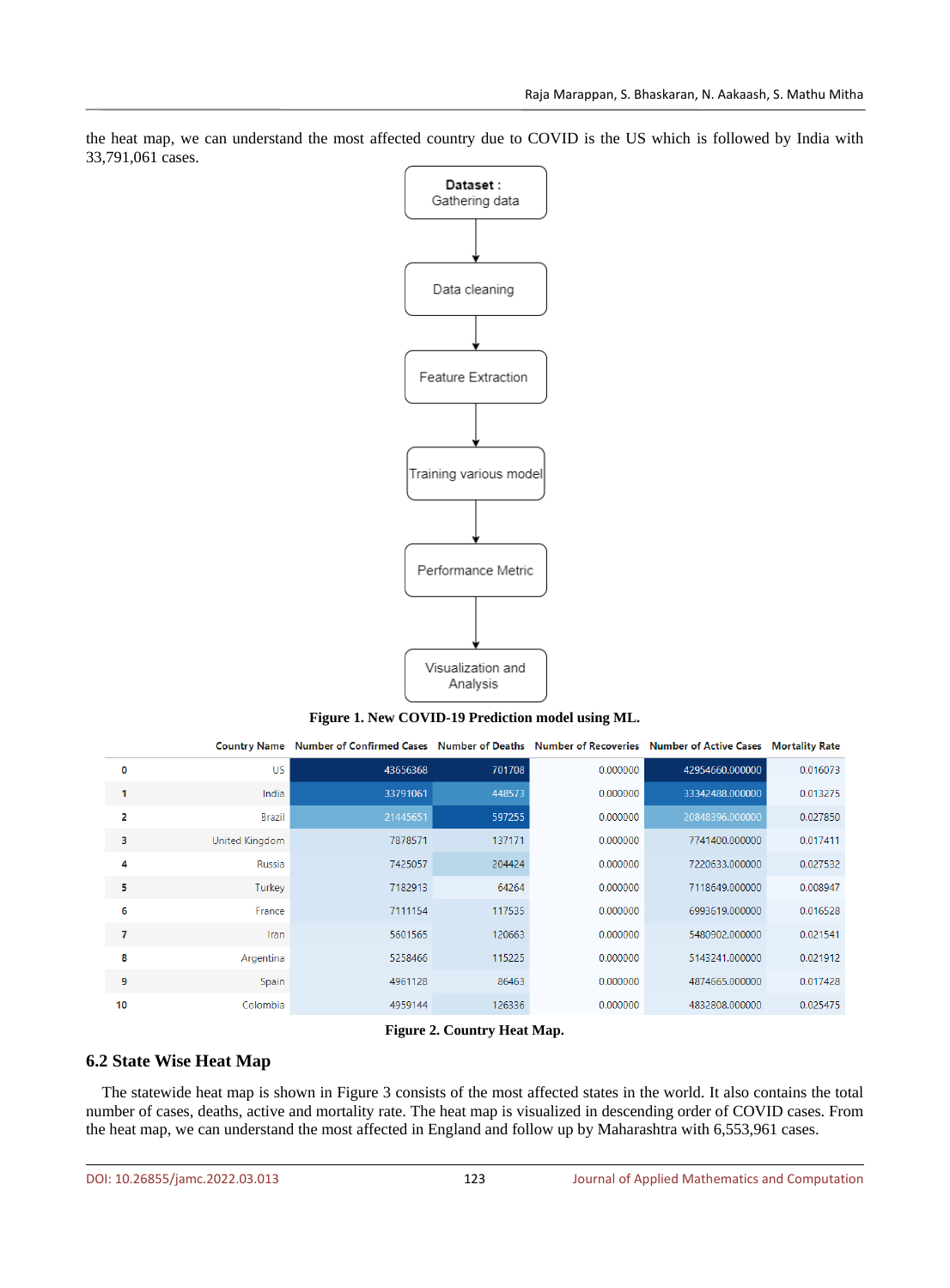#### **6.3 Circle & Bar Plot**

The circle plot structure is shown in Figure 4 is an interactive plot, which was developed using altair API. From the circle plot, we can understand that China had the most number of COVID cases initially, but they reduced the cases drastically over the period. On the other hand, we can see that the US has been continuously affected by COVID without any sign of a decrease in cases. We can also observe that the COVID cases in India are increasing continuously showing an upward trend in the plot.

#### **6.4 Polynomial Regression**

Figure 5 shows the prediction of the COVID case trend using the polynomial regression model. We chose polynomial because the COVID cases are unpredictable and the data is nonlinear in format. So using polynomial regression will give better results compared to linear regression. From the graph, the analysis gives better fitting of data in the curve initially. But it fails to fit data over time.

|     |                       | Country Name Number of Confirmed Cases Number of Deaths Number of Active Cases Mortality Rate |        |                 |          |
|-----|-----------------------|-----------------------------------------------------------------------------------------------|--------|-----------------|----------|
| 13  | <b>US</b>             | 43658244                                                                                      | 701678 | 42956566.000000 | 0.016072 |
| 115 | India                 | 33791061                                                                                      | 448573 | 33342488.000000 | 0.013275 |
| 171 | <b>Brazil</b>         | 21445651                                                                                      | 597255 | 20848396.000000 | 0.027850 |
| 9   | <b>United Kingdom</b> | 7878571                                                                                       | 137171 | 7741400.000000  | 0.017411 |
| 50  | <b>Russia</b>         | 7425057                                                                                       | 204424 | 7220633.000000  | 0.027532 |
| 14  | <b>Turkey</b>         | 7182913                                                                                       | 64264  | 7118649.000000  | 0.008947 |
| 132 | France                | 7111154                                                                                       | 117535 | 6993619.000000  | 0.016528 |
| 113 | Iran                  | 5601565                                                                                       | 120663 | 5480902.000000  | 0.021541 |
| 188 | Argentina             | 5258466                                                                                       | 115225 | 5143241.000000  | 0.021912 |
| 30  | Spain                 | 4961128                                                                                       | 86463  | 4874665.000000  | 0.017428 |
| 157 | Colombia              | 4959144                                                                                       | 126336 | 4832808.000000  | 0.025475 |
| 109 | Italy                 | 4675758                                                                                       | 130973 | 4544785.000000  | 0.028011 |
| 128 | Germany               | 4249061                                                                                       | 93781  | 4155280.000000  | 0.022071 |
| 114 | Indonesia             | 4216728                                                                                       | 142026 | 4074702.000000  | 0.033682 |



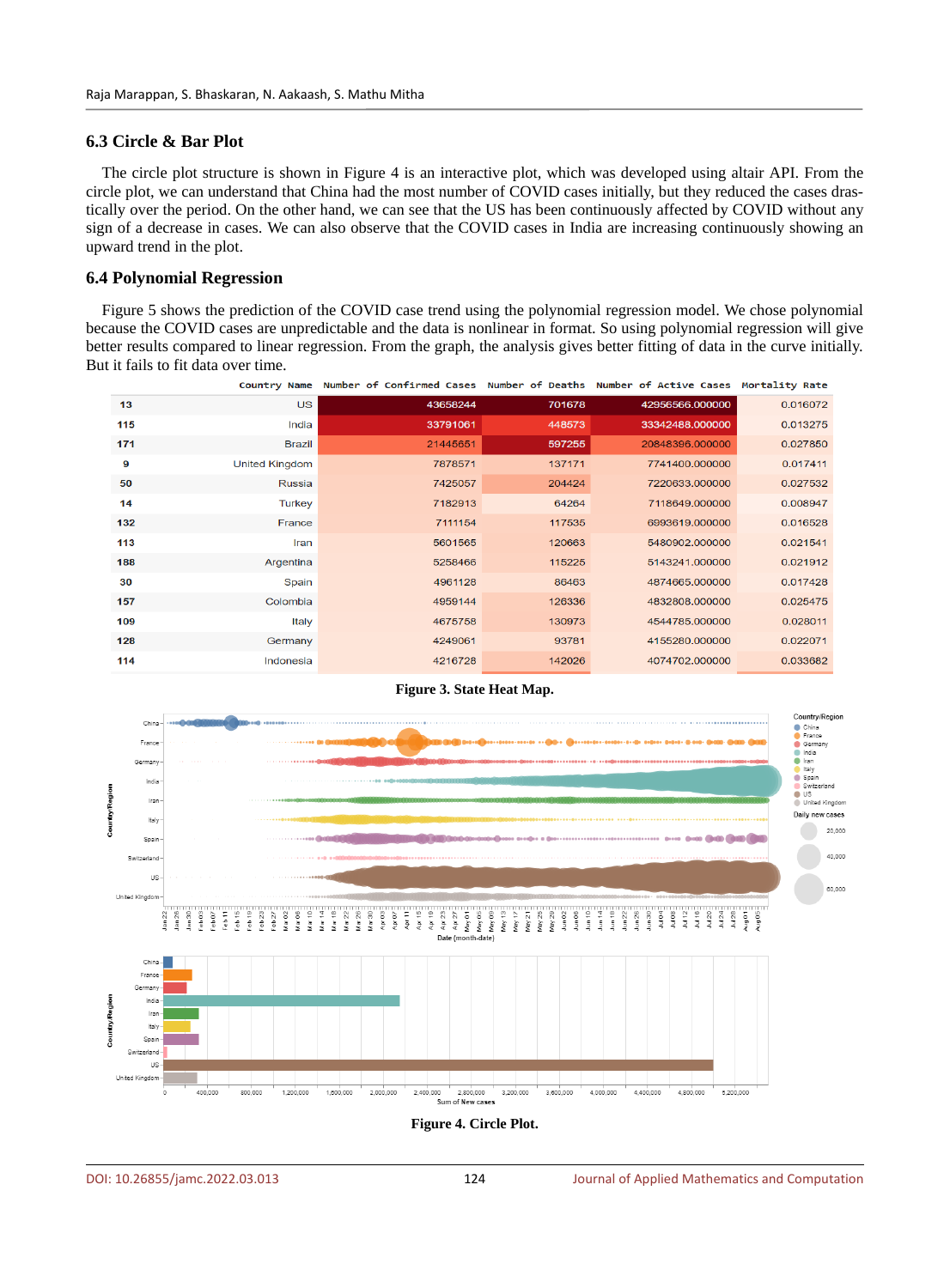

**Figure 5. Polynomial Regression.**

**6.5 SVM** 





Figure 6 shows the prediction done by the SVM. An SVM model is fitting fewer data points in the curve compared to polynomial regression. Similar to the polynomial model, SVM also fits the data in the curve at the initial stages and fails to fit the data later in the curve.

# **6.6 Neural Prophet**



**Figure 7. Neural Prophet Prediction.**